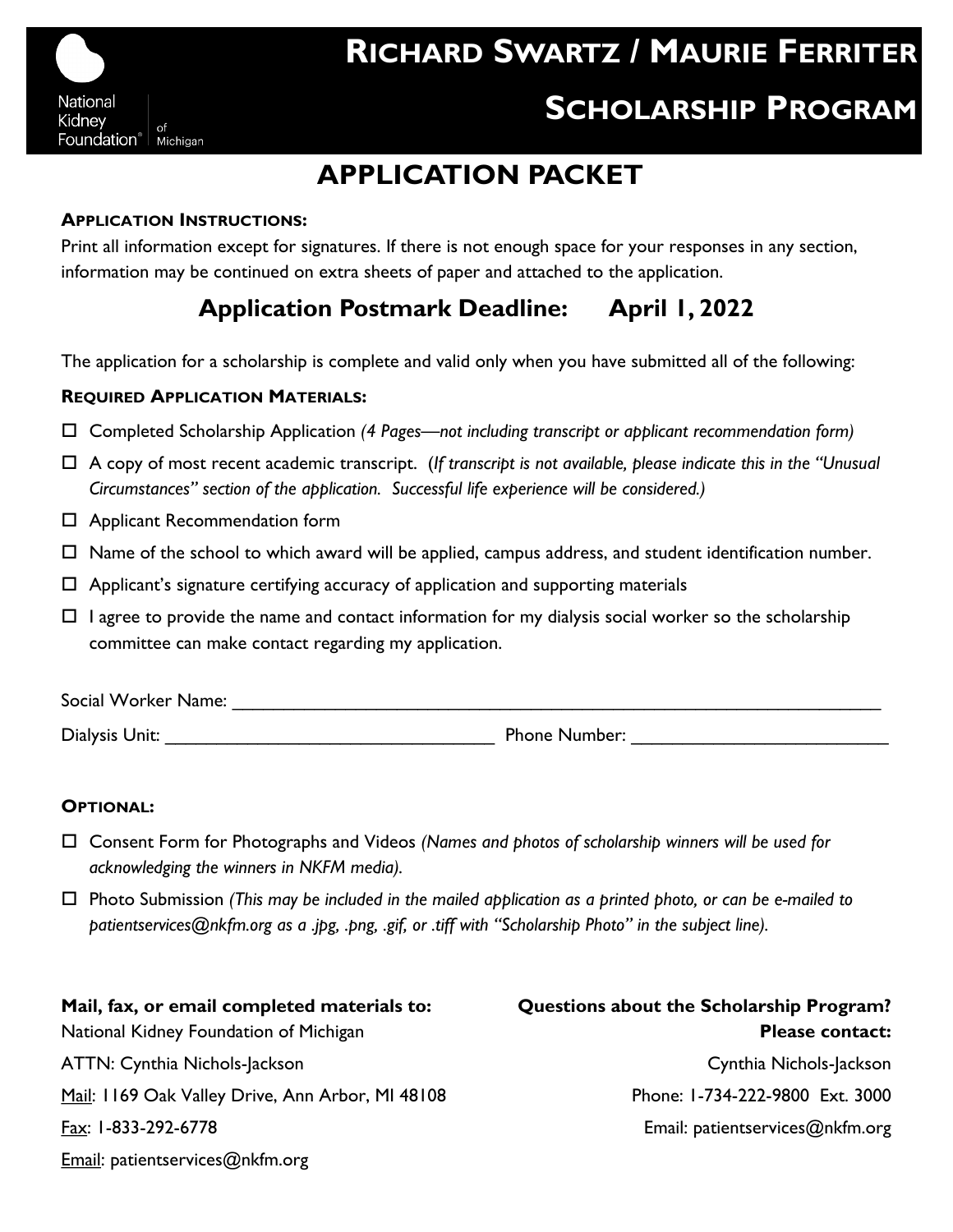# **RICHARD SWARTZ / MAURIE FERRITER SCHOLARSHIP PROGRAM**

National Kidney Foundation of Michigan 1169 Oak Valley Dr., Ann Arbor, MI 48108

734-222-9800 (Office) 833-292-6778 (Fax) www.nkfm.org/scholarships

### **STUDENT APPLICATION**

|                       |                                                                                                                         |                              |  |  |  |  |  |  | <b>APPLICANT INFORMATION</b>   |  |  |  |  |  |  |  |                                                                                                                                                                                                                                                                                                                                                                                                                               |  |      |  |  |              |                                    |  |  |             |  |          |  |
|-----------------------|-------------------------------------------------------------------------------------------------------------------------|------------------------------|--|--|--|--|--|--|--------------------------------|--|--|--|--|--|--|--|-------------------------------------------------------------------------------------------------------------------------------------------------------------------------------------------------------------------------------------------------------------------------------------------------------------------------------------------------------------------------------------------------------------------------------|--|------|--|--|--------------|------------------------------------|--|--|-------------|--|----------|--|
|                       |                                                                                                                         |                              |  |  |  |  |  |  |                                |  |  |  |  |  |  |  |                                                                                                                                                                                                                                                                                                                                                                                                                               |  |      |  |  |              |                                    |  |  |             |  |          |  |
|                       | <b>First Name</b><br>Last Name<br>Middle Initial                                                                        |                              |  |  |  |  |  |  |                                |  |  |  |  |  |  |  |                                                                                                                                                                                                                                                                                                                                                                                                                               |  |      |  |  |              |                                    |  |  |             |  |          |  |
|                       |                                                                                                                         |                              |  |  |  |  |  |  |                                |  |  |  |  |  |  |  |                                                                                                                                                                                                                                                                                                                                                                                                                               |  |      |  |  |              |                                    |  |  |             |  |          |  |
| <b>Street Address</b> |                                                                                                                         |                              |  |  |  |  |  |  |                                |  |  |  |  |  |  |  | County                                                                                                                                                                                                                                                                                                                                                                                                                        |  |      |  |  |              |                                    |  |  | Apartment # |  |          |  |
|                       |                                                                                                                         |                              |  |  |  |  |  |  |                                |  |  |  |  |  |  |  |                                                                                                                                                                                                                                                                                                                                                                                                                               |  |      |  |  |              |                                    |  |  |             |  |          |  |
| City                  |                                                                                                                         |                              |  |  |  |  |  |  |                                |  |  |  |  |  |  |  |                                                                                                                                                                                                                                                                                                                                                                                                                               |  |      |  |  | <b>State</b> |                                    |  |  | Zip Code    |  |          |  |
|                       |                                                                                                                         |                              |  |  |  |  |  |  |                                |  |  |  |  |  |  |  | $\blacksquare$                                                                                                                                                                                                                                                                                                                                                                                                                |  |      |  |  |              |                                    |  |  |             |  |          |  |
|                       | Birth Date: (Mo./Day/Yr.)<br>Primary Phone #<br>Secondary Phone #                                                       |                              |  |  |  |  |  |  |                                |  |  |  |  |  |  |  |                                                                                                                                                                                                                                                                                                                                                                                                                               |  |      |  |  |              |                                    |  |  |             |  |          |  |
|                       |                                                                                                                         |                              |  |  |  |  |  |  |                                |  |  |  |  |  |  |  |                                                                                                                                                                                                                                                                                                                                                                                                                               |  |      |  |  |              |                                    |  |  |             |  |          |  |
| E-mail Address:       |                                                                                                                         |                              |  |  |  |  |  |  |                                |  |  |  |  |  |  |  |                                                                                                                                                                                                                                                                                                                                                                                                                               |  |      |  |  |              |                                    |  |  |             |  |          |  |
|                       |                                                                                                                         |                              |  |  |  |  |  |  |                                |  |  |  |  |  |  |  | <b>NAME OF DIALYSIS OR TRANSPLANT CENTER AND CITY</b>                                                                                                                                                                                                                                                                                                                                                                         |  |      |  |  |              |                                    |  |  |             |  |          |  |
|                       |                                                                                                                         |                              |  |  |  |  |  |  |                                |  |  |  |  |  |  |  |                                                                                                                                                                                                                                                                                                                                                                                                                               |  |      |  |  |              |                                    |  |  |             |  |          |  |
|                       |                                                                                                                         |                              |  |  |  |  |  |  |                                |  |  |  |  |  |  |  |                                                                                                                                                                                                                                                                                                                                                                                                                               |  |      |  |  |              |                                    |  |  |             |  |          |  |
|                       | Do you currently receive Medicaid services? (e.g. mihealth card, Healthy Michigan Plan, MIChild, CSHCS, etc.)<br>Yes No |                              |  |  |  |  |  |  |                                |  |  |  |  |  |  |  |                                                                                                                                                                                                                                                                                                                                                                                                                               |  |      |  |  |              |                                    |  |  |             |  |          |  |
|                       |                                                                                                                         |                              |  |  |  |  |  |  |                                |  |  |  |  |  |  |  |                                                                                                                                                                                                                                                                                                                                                                                                                               |  |      |  |  |              |                                    |  |  |             |  |          |  |
|                       |                                                                                                                         |                              |  |  |  |  |  |  | <b>HIGH SCHOOL INFORMATION</b> |  |  |  |  |  |  |  |                                                                                                                                                                                                                                                                                                                                                                                                                               |  |      |  |  |              |                                    |  |  |             |  |          |  |
|                       |                                                                                                                         | <b>School Name</b>           |  |  |  |  |  |  |                                |  |  |  |  |  |  |  |                                                                                                                                                                                                                                                                                                                                                                                                                               |  |      |  |  |              | <b>Graduation Date: Month/Year</b> |  |  |             |  |          |  |
|                       |                                                                                                                         |                              |  |  |  |  |  |  |                                |  |  |  |  |  |  |  |                                                                                                                                                                                                                                                                                                                                                                                                                               |  |      |  |  |              |                                    |  |  |             |  |          |  |
| City                  |                                                                                                                         |                              |  |  |  |  |  |  |                                |  |  |  |  |  |  |  |                                                                                                                                                                                                                                                                                                                                                                                                                               |  |      |  |  | <b>State</b> |                                    |  |  | Zip Code    |  |          |  |
|                       |                                                                                                                         |                              |  |  |  |  |  |  |                                |  |  |  |  |  |  |  | <b>COLLEGE INFORMATION AND SCHOLARSHIP MAILING ADDRESS</b><br>Information for the college where you are enrolled, and the exact address where the scholarship check needs to be sent<br>for the campus you are attending (financial aid or cashier office address). You are responsible for providing the<br>correct mailing address. Please notify us immediately if you transfer schools after submitting your application. |  |      |  |  |              |                                    |  |  |             |  |          |  |
|                       |                                                                                                                         |                              |  |  |  |  |  |  |                                |  |  |  |  |  |  |  |                                                                                                                                                                                                                                                                                                                                                                                                                               |  |      |  |  |              |                                    |  |  |             |  |          |  |
|                       |                                                                                                                         | School Name / Address        |  |  |  |  |  |  |                                |  |  |  |  |  |  |  |                                                                                                                                                                                                                                                                                                                                                                                                                               |  |      |  |  |              |                                    |  |  |             |  |          |  |
|                       |                                                                                                                         |                              |  |  |  |  |  |  |                                |  |  |  |  |  |  |  |                                                                                                                                                                                                                                                                                                                                                                                                                               |  |      |  |  |              |                                    |  |  |             |  |          |  |
|                       |                                                                                                                         | <b>School Address Line 2</b> |  |  |  |  |  |  |                                |  |  |  |  |  |  |  |                                                                                                                                                                                                                                                                                                                                                                                                                               |  | City |  |  |              |                                    |  |  |             |  | Zip Code |  |
|                       |                                                                                                                         |                              |  |  |  |  |  |  |                                |  |  |  |  |  |  |  |                                                                                                                                                                                                                                                                                                                                                                                                                               |  |      |  |  |              |                                    |  |  |             |  |          |  |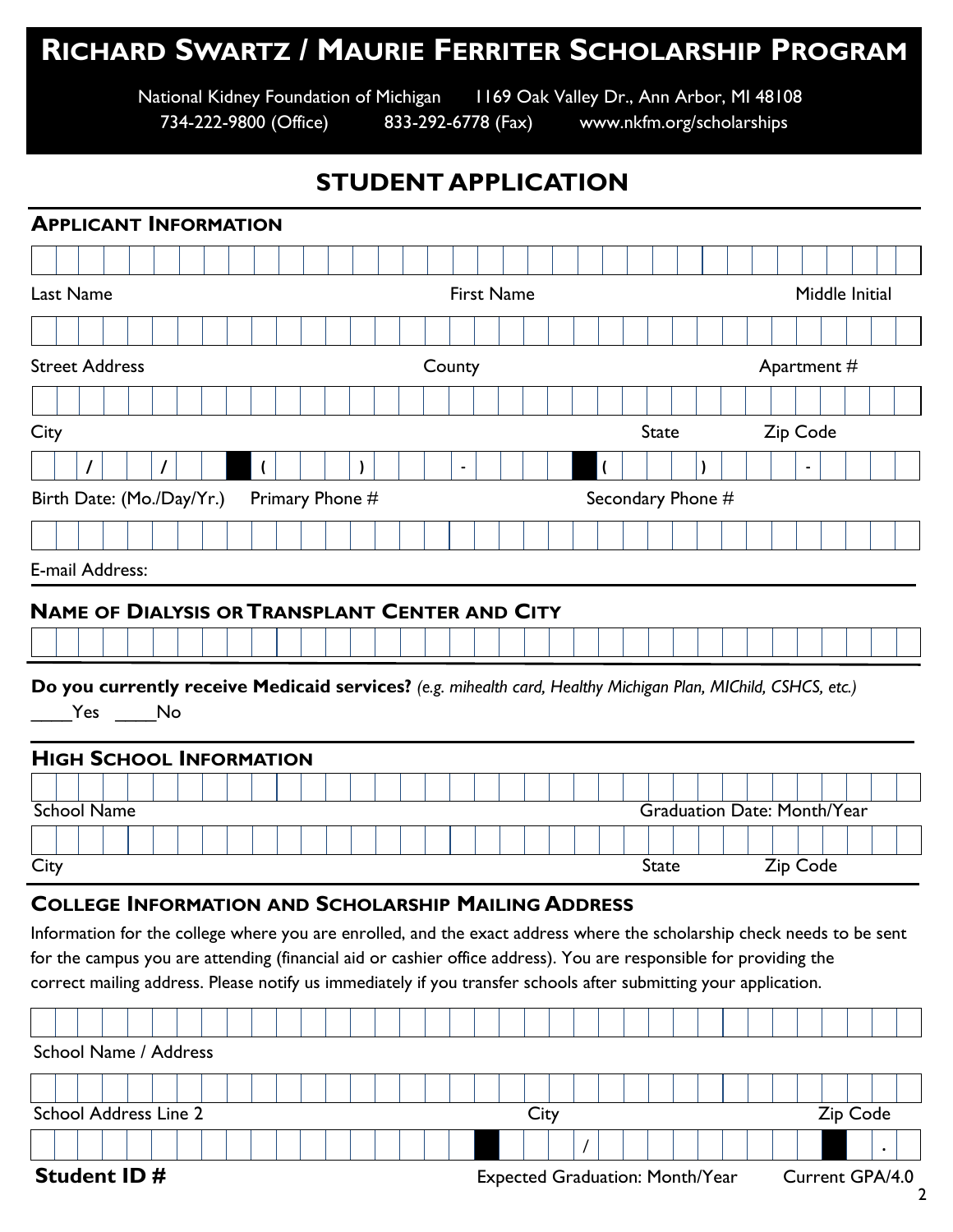#### **VOLUNTEER ACTIVITIES, AWARDS AND HONORS**

List all community activities you participated in without pay (music, sports, volunteering, student government, etc.). Also list awards, honors, or offices held.

| <b>Activity / Award / Offices</b> | <b>Dates</b> | <b>Details of Experience</b> |
|-----------------------------------|--------------|------------------------------|
|                                   |              |                              |
|                                   |              |                              |
|                                   |              |                              |
|                                   |              |                              |
|                                   |              |                              |
|                                   |              |                              |

#### **WORK EXPERIENCE**

List your most recent work experience here, including paid internships.

| <b>Dates</b> | <b>Position Held</b> |
|--------------|----------------------|
|              |                      |
|              |                      |
|              |                      |
|              |                      |
|              |                      |
|              |                      |
|              |                      |

#### **LONG TERM GOALS AND ASPIRATIONS**

Please describe your future goals and how your educational and career objectives will help you reach those goals. (Limit 200 words)

 $\mathcal{L}_\text{max}$  , and the contribution of the contribution of the contribution of the contribution of the contribution of the contribution of the contribution of the contribution of the contribution of the contribution of t  $\mathcal{L}_\text{max}$  , and the contribution of the contribution of the contribution of the contribution of the contribution of the contribution of the contribution of the contribution of the contribution of the contribution of t  $\mathcal{L}_\text{max}$  , and the contribution of the contribution of the contribution of the contribution of the contribution of the contribution of the contribution of the contribution of the contribution of the contribution of t  $\mathcal{L}_\text{max}$  , and the contribution of the contribution of the contribution of the contribution of the contribution of the contribution of the contribution of the contribution of the contribution of the contribution of t  $\mathcal{L}_\text{max}$  , and the contribution of the contribution of the contribution of the contribution of the contribution of the contribution of the contribution of the contribution of the contribution of the contribution of t  $\_$  $\mathcal{L}_\text{max}$  , and the contribution of the contribution of the contribution of the contribution of the contribution of the contribution of the contribution of the contribution of the contribution of the contribution of t  $\_$  $\mathcal{L}_\text{max}$  , and the contribution of the contribution of the contribution of the contribution of the contribution of the contribution of the contribution of the contribution of the contribution of the contribution of t  $\mathcal{L}_\text{max}$  , and the contribution of the contribution of the contribution of the contribution of the contribution of the contribution of the contribution of the contribution of the contribution of the contribution of t  $\mathcal{L}_\text{max}$  , and the contribution of the contribution of the contribution of the contribution of the contribution of the contribution of the contribution of the contribution of the contribution of the contribution of t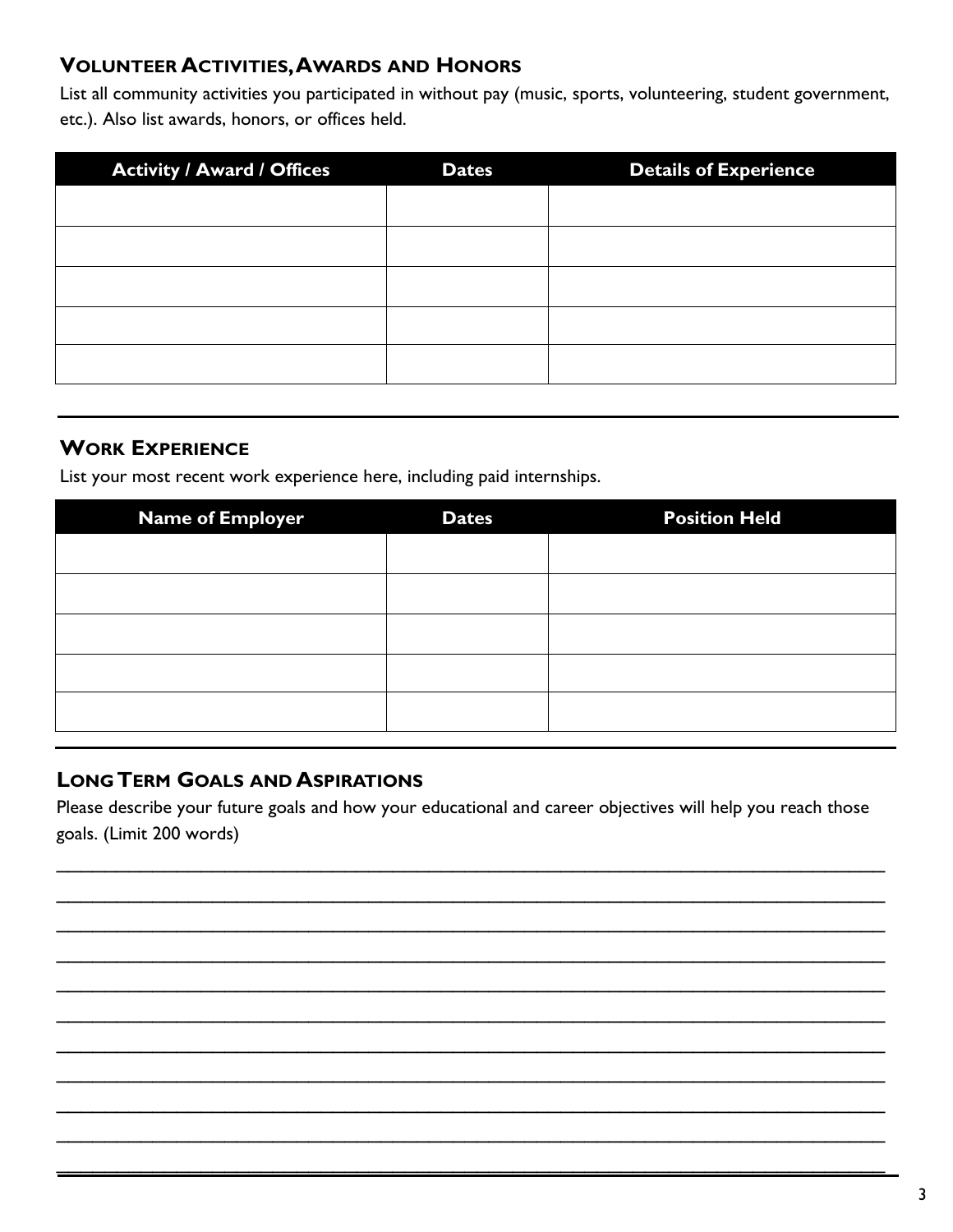## **LIFE WITH KIDNEY DISEASE**

Please tell us a little about your life with kidney disease. You may want to include such things as how long you have had kidney disease, your treatment modality (type of dialysis/transplant), and how it has impacted your life. (Limit 300 words)

 $\mathcal{L}_\text{max}$  , and the contribution of the contribution of the contribution of the contribution of the contribution of the contribution of the contribution of the contribution of the contribution of the contribution of t  $\mathcal{L}_\text{max}$  , and the contract of the contract of the contract of the contract of the contract of the contract of the contract of the contract of the contract of the contract of the contract of the contract of the contr  $\mathcal{L}_\text{max}$  , and the contribution of the contribution of the contribution of the contribution of the contribution of the contribution of the contribution of the contribution of the contribution of the contribution of t  $\mathcal{L}_\text{max}$  , and the contribution of the contribution of the contribution of the contribution of the contribution of the contribution of the contribution of the contribution of the contribution of the contribution of t  $\mathcal{L}_\text{max}$  , and the contribution of the contribution of the contribution of the contribution of the contribution of the contribution of the contribution of the contribution of the contribution of the contribution of t  $\mathcal{L}_\text{max}$  , and the contribution of the contribution of the contribution of the contribution of the contribution of the contribution of the contribution of the contribution of the contribution of the contribution of t  $\mathcal{L}_\text{max}$  , and the contribution of the contribution of the contribution of the contribution of the contribution of the contribution of the contribution of the contribution of the contribution of the contribution of t  $\mathcal{L}_\text{max}$  , and the contribution of the contribution of the contribution of the contribution of the contribution of the contribution of the contribution of the contribution of the contribution of the contribution of t  $\mathcal{L}_\text{max}$  , and the contribution of the contribution of the contribution of the contribution of the contribution of the contribution of the contribution of the contribution of the contribution of the contribution of t  $\mathcal{L}_\text{max}$  , and the contribution of the contribution of the contribution of the contribution of the contribution of the contribution of the contribution of the contribution of the contribution of the contribution of t  $\overline{\phantom{a}}$  , and the contribution of the contribution of the contribution of the contribution of the contribution of the contribution of the contribution of the contribution of the contribution of the contribution of the  $\mathcal{L}_\text{max}$  , and the contribution of the contribution of the contribution of the contribution of the contribution of the contribution of the contribution of the contribution of the contribution of the contribution of t  $\overline{\phantom{a}}$  , and the contribution of the contribution of the contribution of the contribution of the contribution of the contribution of the contribution of the contribution of the contribution of the contribution of the  $\mathcal{L}_\text{max}$  , and the contribution of the contribution of the contribution of the contribution of the contribution of the contribution of the contribution of the contribution of the contribution of the contribution of t

### **UNUSUAL CIRCUMSTANCES**

If you feel your transcript does not accurately reflect your academic potential, please describe how and when any unusual family or health circumstances affected your achievement in school, work, or other activities. **Also, if your transcript is not available, please indicate the reason.** (Limit 200 words)

 $\_$  $\mathcal{L}_\mathcal{L} = \{ \mathcal{L}_\mathcal{L} = \{ \mathcal{L}_\mathcal{L} = \{ \mathcal{L}_\mathcal{L} = \{ \mathcal{L}_\mathcal{L} = \{ \mathcal{L}_\mathcal{L} = \{ \mathcal{L}_\mathcal{L} = \{ \mathcal{L}_\mathcal{L} = \{ \mathcal{L}_\mathcal{L} = \{ \mathcal{L}_\mathcal{L} = \{ \mathcal{L}_\mathcal{L} = \{ \mathcal{L}_\mathcal{L} = \{ \mathcal{L}_\mathcal{L} = \{ \mathcal{L}_\mathcal{L} = \{ \mathcal{L}_\mathcal{$  $\_$ 

 $\mathcal{L}_\text{max}$  , and the contract of the contract of the contract of the contract of the contract of the contract of the contract of the contract of the contract of the contract of the contract of the contract of the contr

 $\mathcal{L}_\text{max}$  , and the contribution of the contribution of the contribution of the contribution of the contribution of the contribution of the contribution of the contribution of the contribution of the contribution of t

# **CERTIFICATION AND SELECTION OF RECIPIENTS**

NKFM has the sole responsibility for selecting recipients. In submitting this application, I certify that the information provided is complete and accurate to the best of my knowledge. If requested, I agree to give proof of information I have given on this form. Falsification of information may result in termination of any scholarship granted. This application becomes the property of NKFM.

 $\mathcal{L}_\text{max}$  , and the contribution of the contribution of the contribution of the contribution of the contribution of the contribution of the contribution of the contribution of the contribution of the contribution of t

**Applicant Signature Date**